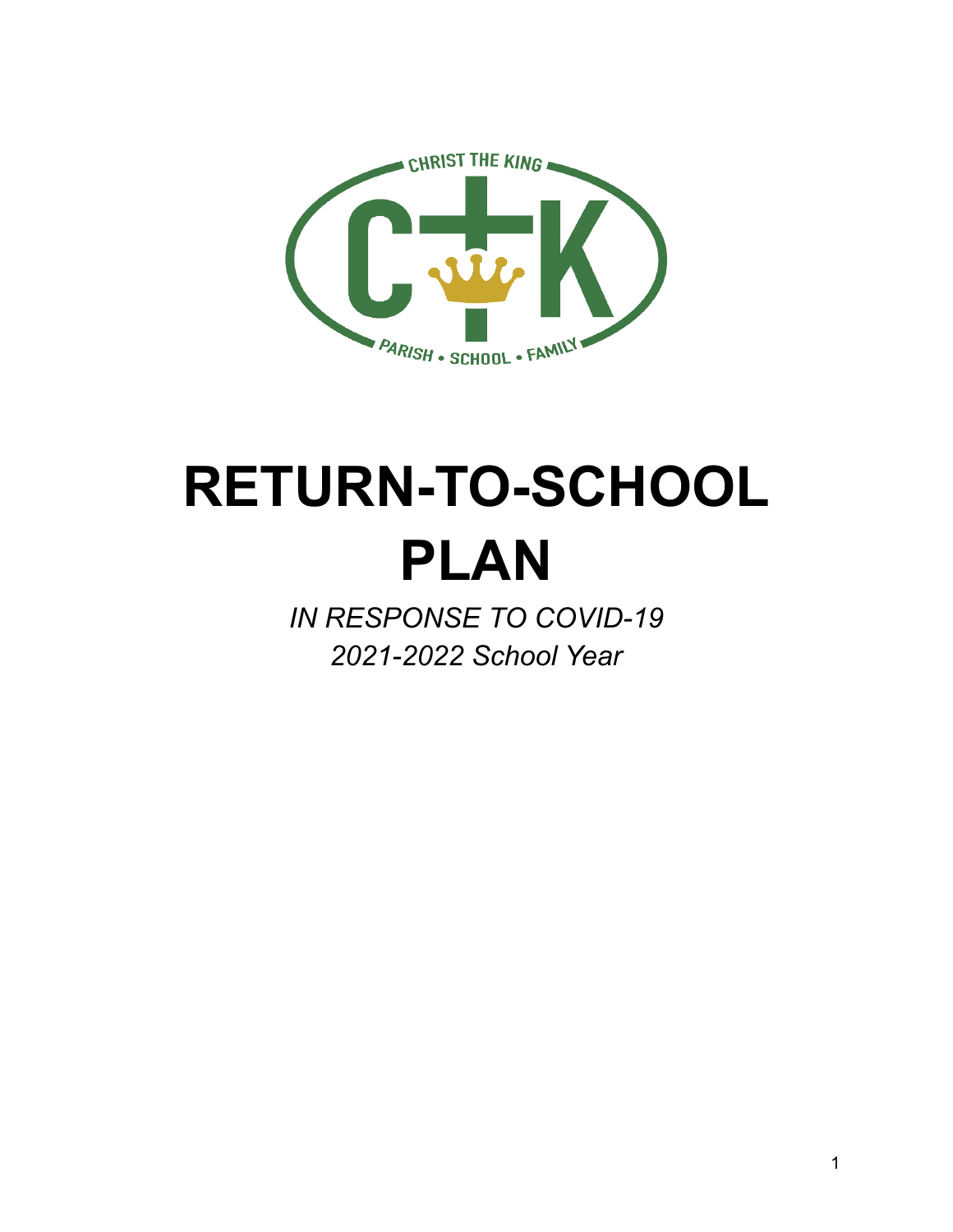## **INTRODUCTION**

This Christ the King Return to School Plan conveys the guidelines the school will have in place when on-site classes resume on August 18, 2021. The goal is for employees, students, and families to feel safe and to reduce the impact of COVID-19 conditions upon returning to on-site school instruction. The guidelines referenced in this plan are based on guidance from the Centers for Disease Control and Prevention (CDC), the Arkansas Department of Health (ADH), and Governor Hutchinson. Regular updates will be made to this plan based on information provided by the CDC and applicable federal, state and local agencies. All licensed childcare and after care programs must also follow the guidelines of the Department of Human Services.

We realize that many parents may be nervous about sending their children back to school during the pandemic and we have structured the 2021-22 school year with this in mind.

# **EMPLOYEE AND STUDENT SAFETY**

## **VISITOR RESTRICTIONS**

Christ the King will not allow normal visitation to our campus for the beginning of the 2021-22 school year. Visitors will be restricted from entering school buildings based on current guidelines. If a visitor is admitted, they are to be screened for symptoms of the COVID-19 virus.

## **EMPLOYEE SCREENING AND PROTOCOLS**

To help prevent the spread of COVID-19 and reduce the potential risk of exposure to our employees, we will be requiring employees to complete a daily self-screening for symptoms related to COVID-19 including:

- Cough
- Shortness of breath or difficulty breathing
- Chills
- Repeated shaking with chills
- Muscle pain
- Headache
- Sore throat
- Loss of taste or smell
- Diarrhea
- Fatigue
- Congestion or runny nose
- Nausea and vomiting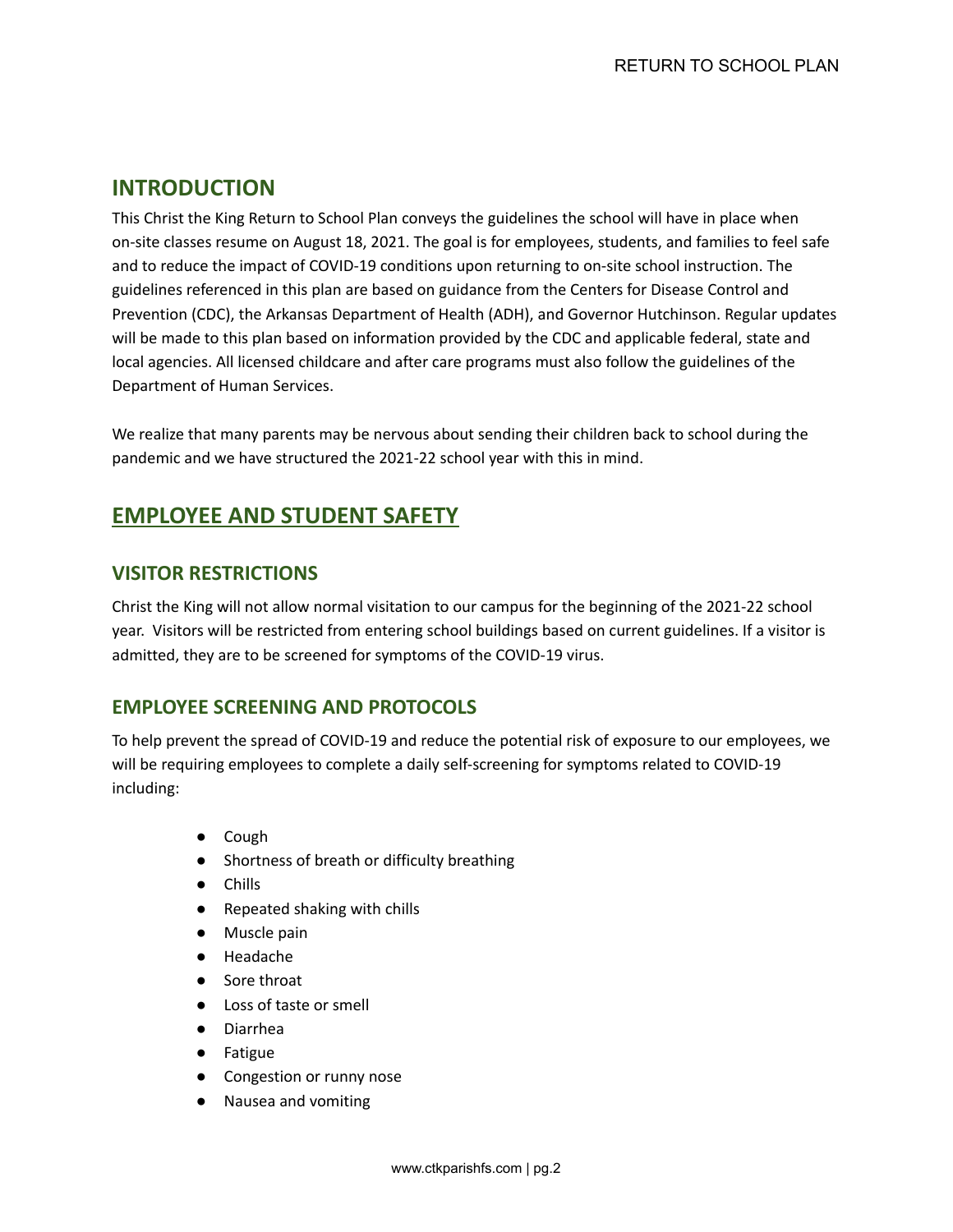- Feeling feverish or a measured temperature greater than or equal to 100.4 degrees Fahrenheit
- Known close contact with a person who is lab confirmed to have COVID-19

Employees are to report any symptoms to Mrs. Keyton. All screening information will be kept confidential.

## **HEALTH PROTOCOL**

- If an employee becomes ill at work or exhibits symptoms of COVID-19, they will be asked to leave work and go home or to the nearest health center for evaluation.
- Employees returning to work from an approved medical leave should contact Mrs. Keyton. You will be asked to submit a healthcare provider's note before returning to work.

If you have been diagnosed with COVID-19, you may return to work only when all 3 of the following criteria are met:

- 1. At least 2 days (48 hours) have passed since recovery (no fever without the use of fever-reducing medications); and
- 2. You have improved in respiratory symptoms (cough, shortness of breath, etc.); and
- 3. At least 7 days have passed since symptoms first occurred and you have had a negative test result
- If you have symptoms that could be COVID-19 and do not get evaluated by a medical professional or tested for COVID-19, it is assumed that you have COVID-19 and may not return to work until the three criteria listed above have been met.

## **GUIDANCE IF EXPOSED**

While we all hope to avoid exposure to illness from COVID-19, we need to be prepared for that possibility. If you or someone you've been in contact with has been exposed to the virus, our first concern is for your health and safety and those around you. In this rapidly changing situation, healthcare providers should have the most up-to-date information from the CDC.

Please do the following:

- 1. Quarantine yourself in a specific room away from others in your home
- 2. Contact your healthcare provider and Mrs. Keyton to let them know you have been exposed to COVID-19,
- 3. Mrs. Keyton will contact the Office of Catholic Schools to determine appropriate next steps. Refer to the ADH flowchart.
- 4. In case of an emergency, call 911 and let them know you have been exposed to COVID-19, then follow their instructions.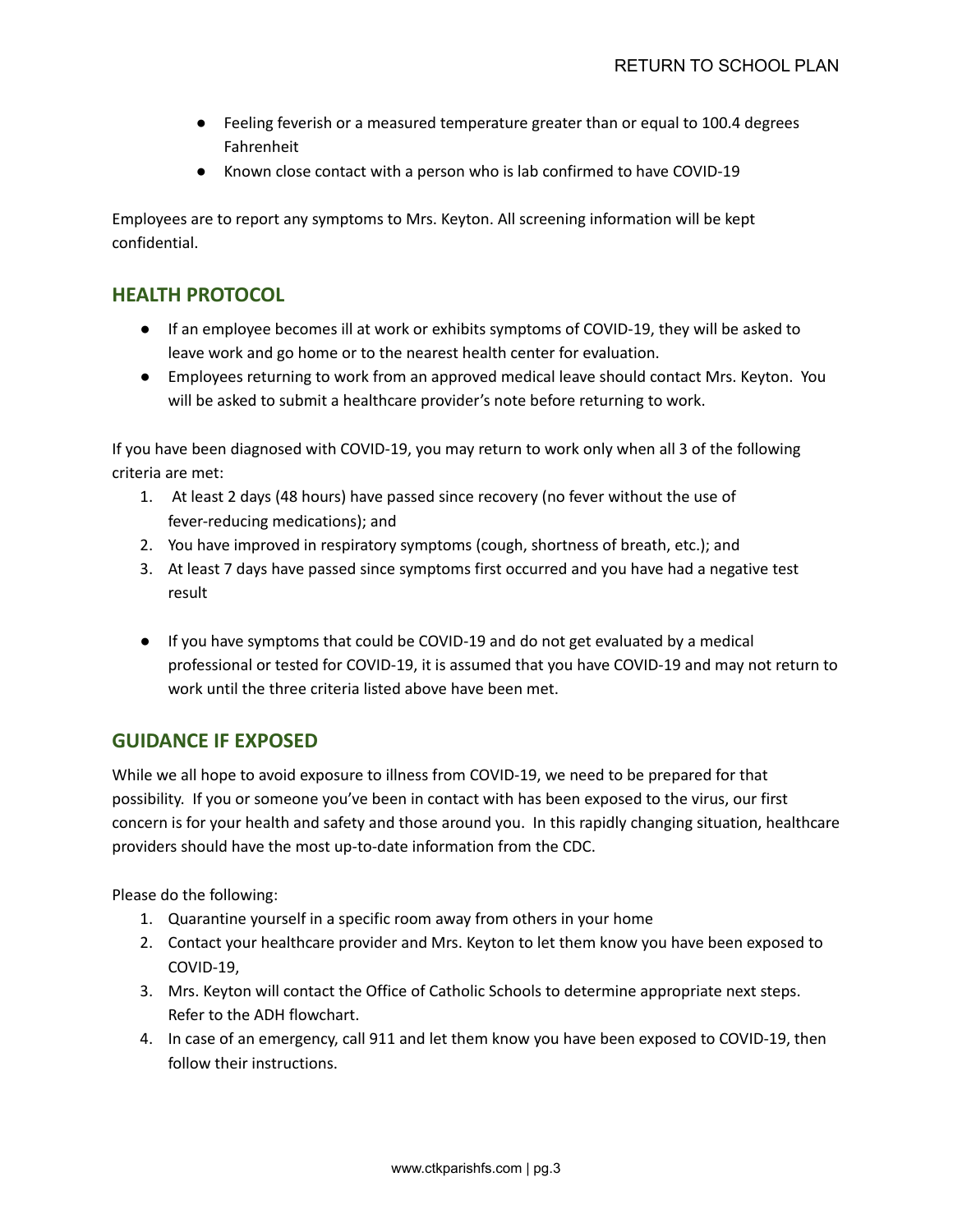# **HANDLING A SUSPECTED COVID-19 CASE**

If an employee or student becomes ill on campus, he/she will immediately report to the **nurse's office** which is located across the hall from the teacher workroom.

Once the employee or student arrives at the nurse's office, we will immediately provide them with a mask and gloves. This is to help protect other employees and students and prevent the spread of the potential virus.

- The nurse/administrator will call the Arkansas Department of Health and seek advice regarding transportation and location. Refer to the ADH flowchart (attached).
- The nurse and others attending the suspected infected person should also wear a protective mask and gloves while working with the suspected infected person.
- The nurse/administrator will direct the ill employee to leave work or call the parent of the student to be picked up and go home.
- The nurse/administrator must identify persons who may have come in contact with the suspected infected person. *Unless required by the local health authority, the name of the employee should not be provided.*
- Advise employees that they may have been in contact with a suspected employee and to carry out self-screening every morning, and based on the results, contact the administration. **Maintain the confidentiality of the employee.**
- The nurse's office and suspected employee's or student's work area/classroom must be thoroughly cleaned and disinfected, in addition to all other common surfaces recently touched by the employee or student.

# **HANDLING A CONFIRMED COVID19 CASE**

A school might need to implement short-term closure procedures if an infected person has been in the school building:

First, notify ADH and the Office of Catholic Schools and follow their guidelines (see flowchart at the end of this document). Guidelines will include:

- o Dismiss students and staff for 2 5 days to allow local health officials to gain a better understanding of the COVID-19 situation impacting the school and make recommendations
- o Cancel all school based extracurricular activities and events during the closure
- o Discourage staff, students, and their families from gathering or socializing anywhere
- o Communicate with staff, parents, and students: **Maintain confidentiality of the student or staff member**
- o Clean and disinfect thoroughly
- o Close off areas used by the individuals with COVID-19
- o Open outside doors and windows to increase air circulation in the affected area.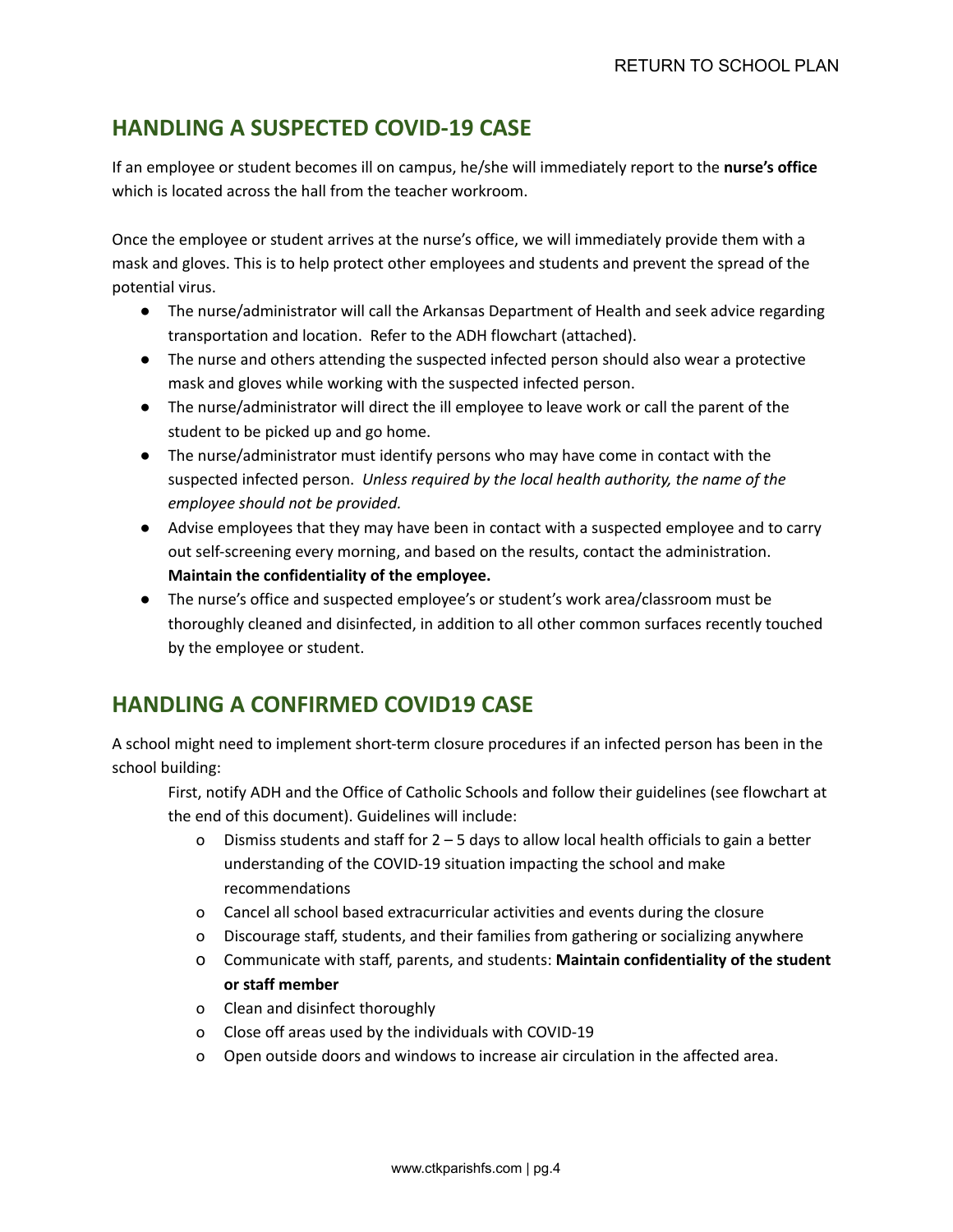## **PERSONAL PROTECTIVE EQUIPMENT (PPE)**

In order to minimize exposure to COVID-19, PPE will be needed to prevent certain exposures. PPE can include:

**Masks:** Face masks are an important part of employee protection, as well as personal hygiene, social distancing, and frequent cleaning efforts**. Teachers and staff (ALL) and students (four years – fifth grade) are required to wear face masks while inside the school building.**

Staff and Other Adults

● All adults must wear a mask when 6 feet of physical distancing is not able to be attained.

Classroom Settings

- All students (four years-fifth grade) must wear masks when entering the building and during transition times. Examples of transition times: lining up to go to recess, moving in the hallway, restroom breaks
- Students should have assigned seating.
- At any time that a student (four years-fifth grade) is not 3 feet from another student, they should wear their mask.
- The teacher must wear a mask whenever students are present in the classroom.

#### Recess

- Students (four years-fifth grade) and adults will wear masks when transitioning to and from recess
- Keep student groups together so that they do not interact with other groups. Recess times will be staggered to avoid intermingling of grades.
- Students (four years -fifth grade) may remove masks once outside
- No additional recesses this year since playground time is assigned

#### Cafeteria

- Students (four years-fifth grade) and adults must wear masks while transitioning to and from the cafeteria.
- Students may remove masks when seated while eating.
- We will be using the parish center and the lunchroom for lunch this year so that students can be socially distanced.
- Students will have assigned seating in the cafeteria and seating cannot change without Mrs. Keyton's permission.

#### Restrooms

- Students (four years-fifth grade) and adults will keep face masks on at all times during a restroom break
- Restroom capacity will be limited to two students at a time to allow for social distancing.
- Restrooms will be sanitized throughout the day at two-hour intervals.
- Teachers will monitor bathrooms at all times during restroom breaks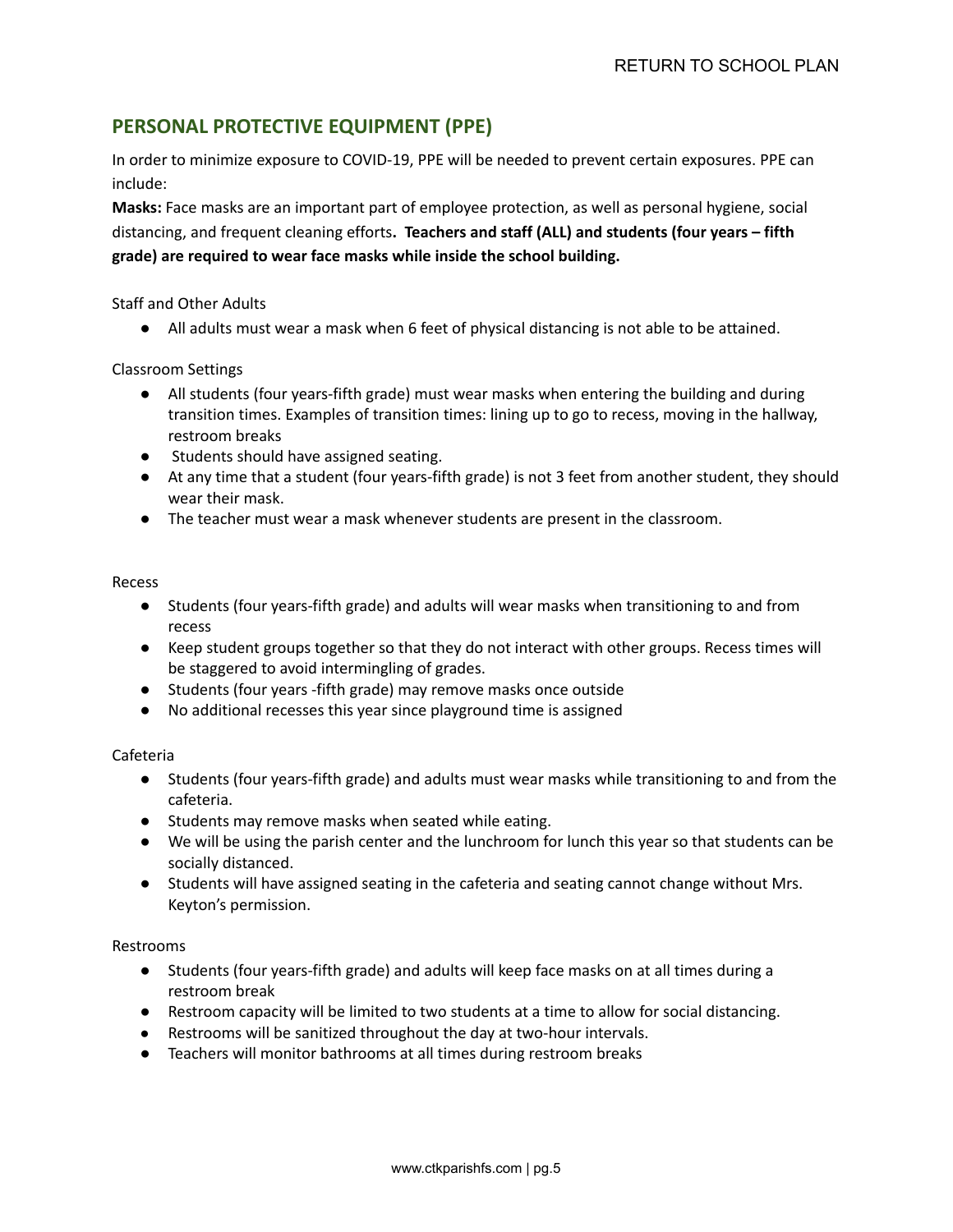In addition to using PPE, students and staff will be reminded to:

- Wash their hands often with soap and water for at least 20 seconds. Use hand sanitizer with at least 60% alcohol if soap and water are not available
- Avoid touching their eyes, nose, and mouth
- Cover their mouth and nose with a tissue when they cough or sneeze or use the inside of their elbow

### **SOCIAL DISTANCING**

**●** Social distancing is an effective way to prevent potential infection. School employees and students will practice social distancing and eliminating physical contact with others.

#### **PERSONAL WORKSPACE/CLASSROOM**

All teachers and students are asked not to visit another classroom outside of their team or grade level. Employees are encouraged to disinfect their own personal workspace (teacher desk, phone, etc.) throughout the day, giving special attention to commonly touched surfaces.

### **SHARED WORKSPACE**

#### **Masks are to be worn in shared workspaces.**

Christ the King School will furnish alcohol-based hand sanitizers throughout the workplace and in common areas. Cleaning sprays and wipes will be available to clean and disinfect frequently touched objects and surfaces such as telephones and keyboards. The Custodial Team will clean all workspaces at their designated cleaning time.

There will be limited access to certain workspaces to reduce exposure to risks and ensure employee safety. Workspace usage is as follows:

**Capacity** - Only two people may be in the front office of the school at any given time.

**Teacher Lounge -** A maximum of four people may be in the teacher's lounge at a time. All visitors to the teacher's lounge are responsible for cleaning up after themselves and cleaning any dishes they use.

**Workroom -** Only two persons are allowed in the copy room at a time. All copiers need to be sanitized after every use.

#### **FACILITIES CLEANING**

The safety of our employees and students are our priority. Prior to reopening, our schools will be thoroughly cleaned and disinfected, and we will continue to adhere to all necessary safety precautions. In addition to the deep clean of the office and school before employees and students return, the cleaning steps outlined below are to be taken to disinfect workplace surfaces, chairs, tables, etc. to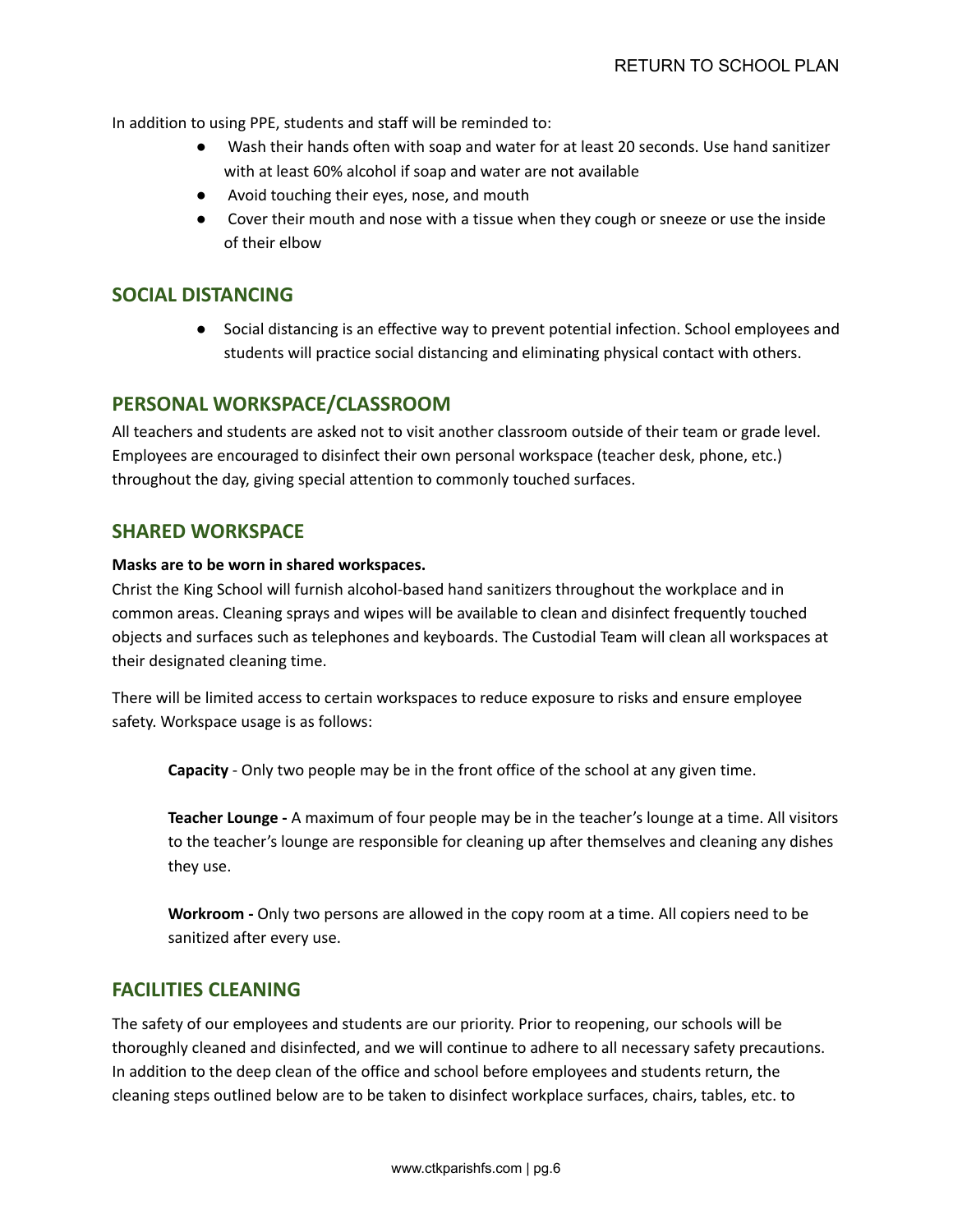protect employees and reduce the risk of spread of infection. Employees will be required to maintain this safety standard by continuously cleaning and disinfecting based on the frequency stated below.

| <b>Category</b>             | Area                                                                         | <b>Frequency</b>           |
|-----------------------------|------------------------------------------------------------------------------|----------------------------|
| <b>Workspaces</b>           | Classrooms, Offices                                                          | At the end of each use/day |
| <b>Electronic Equipment</b> | Copier Machines, Shared<br>Computer Monitors, TV's,<br>Telephones, Keyboards | At the end of each use     |
| <b>General Used Objects</b> | Handles, Light Switches,<br>Sinks, Restrooms                                 | Throughout the day         |
| <b>Common Areas</b>         | Cafeteria, Gyms, Common<br>Areas                                             | between groups             |

## **GENERAL DISINFECTION MEASURES**

## **SCHOOL DAY PROCEDURES**

## **DROP OFF AND PICK UP**

- Students will be dropped off and picked up in three areas when school resumes. Kindergarten through third grade students will be dropped off and picked up in the circle drive. Fourth through fifth graders will enter and exit school through the doors by the gym, and all preschool will enter and exit using the lower hallway doors by the playground.
- Upon arrival students go straight to classrooms

## **DRINKING FOUNTAINS**

● Students **will not** use water fountains, instead they will bring refillable water bottles from home. Students may use the refillable water stations to refill their water bottles during the day.

# **CLASSROOM ARRANGEMENTS**

- Students will have assigned desks
- Student desks will be arranged so there is physical distance between students
- Student desks will be facing in the same direction
- REMOVE all materials from the classroom that cannot be cleaned daily such as rugs, toys with cloth surfaces, and extra furniture that will not allow for physical distancing in the classroom.